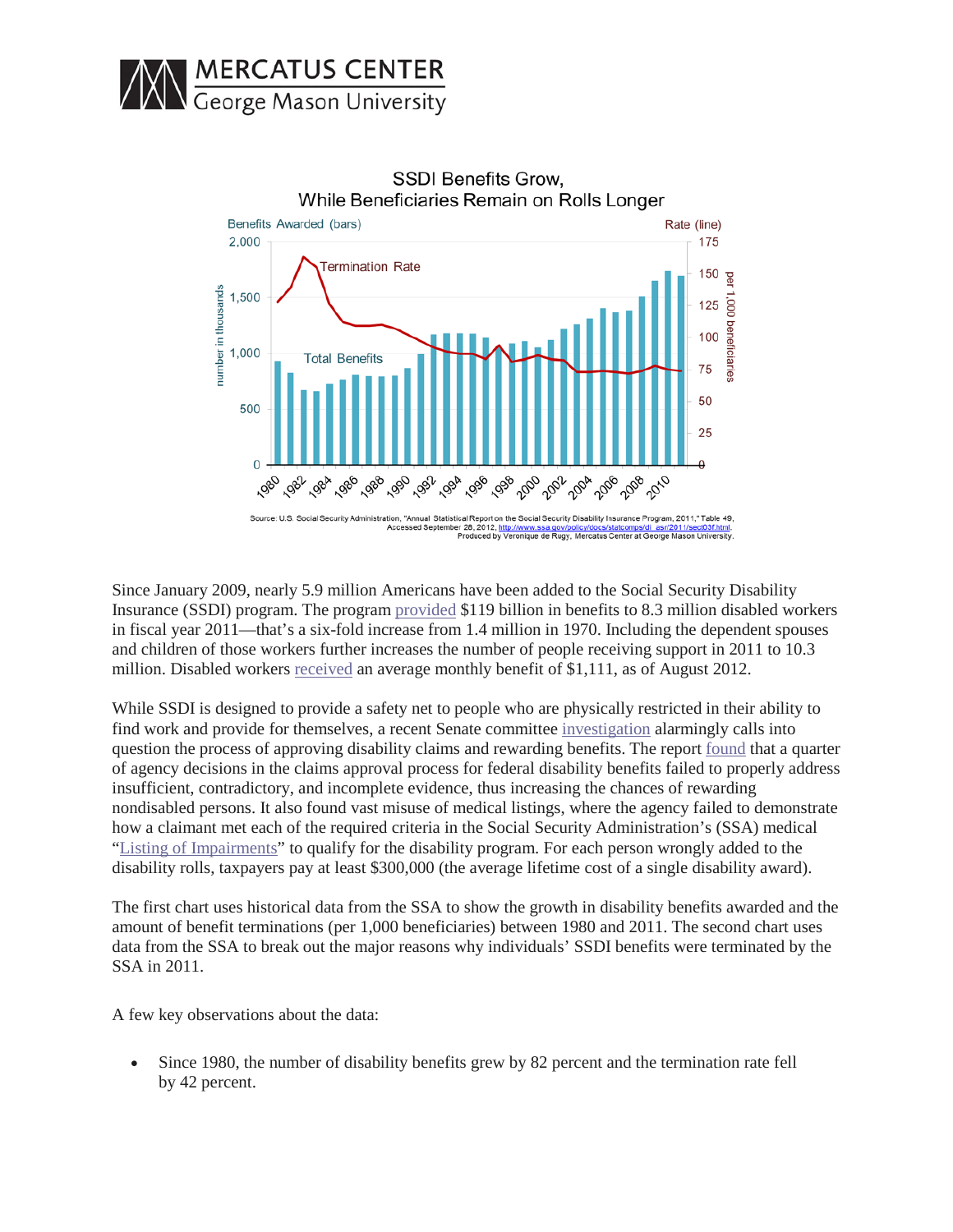

- In the past decade, roughly 50,000 awards to beneficiaries were paid per year on average. Total benefits peaked at 1.7 million awards in the aftermath of the crisis, when many Americans turned to disability programs to make ends meet. The 933,597 disability benefits awarded in 1980 pale in comparison to 2011, when 1,695,780 benefits were awarded.
- The data also show that termination of benefits continue to fall dramatically as more and more people stay on SSDI for longer periods of time—163 per 1,000 beneficiaries in 1982, compared with 74 per 1,000 beneficiaries in 2011.
- The data show that, since 1999, when Clinton signed into law the work incentive improvement act, there have been ever-increasing awards and lowered termination rates, essentially increasing the scope of eligibility and costs of the program.
- In 1980, Congress enacted legislation to quell the surge that happened during the 1970s in increased applications and the lack of beneficiaries returning to work or rehabilitated. Such legislation limited disability benefit levels by instituting stringent reviews of claims decisions and a number of changes affecting the disability criteria. The results can be seen in the data, between 1980 and 1983, as the number of benefits awarded decline and terminations increased, a stark contrast compared with other years.



## Reasons for SSDI Worker Benefit Termination, 2011

Beneficiaries continue to receive awards as long as they remain disabled or until they reach the full retirement age. The data show, however, that less than 10 percent of individuals leave the disability rolls by returning to work or medical improvement. Most beneficiaries simply convert automatically to retirement benefits at the federal retirement age.

A few key observations here:

• Of the 653,877 benefits that were terminated, 51.7 percent were owing to conversion to retirement benefits, and 36.1 percent were owing to the death. The remaining factors include